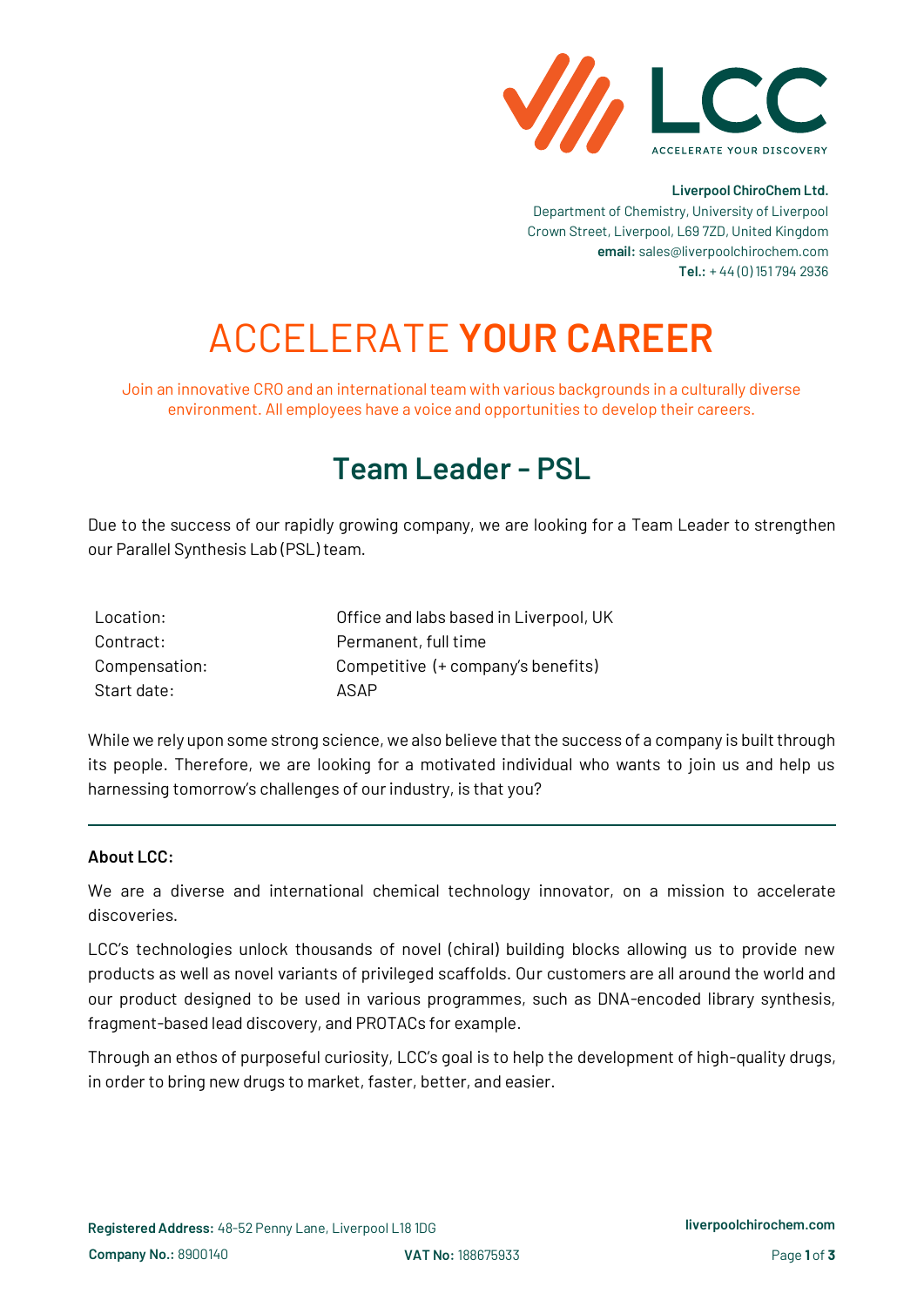

### **Job description:**

The successful candidate will lead the PSL team to support two of the core pillars of LCC in the covalent fragment libraries and 3Discovery Virtual Library of lead-like compounds. They will be responsible for and manage the synthesis of collections of medicinally-relevant compounds on milligram-scale in the parallel synthesis lab working closely with our purification/analytical team to ensure project completion. They will effectively communicate project updates to the Head of R&D and customers as required.

The successful candidate will receive training and support from within the PSL team and from other teams/departments to solve any problems that arise during a project. Personal and professional development will be strongly encouraged while working at LCC.

### **Job responsibilities:**

- Carry out parallel organic chemistry reactions on milligram-scale in accordance with our health and safety protocols.
- Design and develop reaction conditions for new, robust reactions to add to the repertoire of the PSL.
- Assist the purification/analytical team in the analysis of target compounds (using LC-MS, HPLC, NMR).
- Generate reports and documentation required for project completion.
- Present your results at meetings and conferences. Technical support to the BD Team on customer calls as required.
- Line management of junior staff.

#### **Profile:**

- PhD in organic/medicinal chemistry or equivalent experience.
- Relevant experience within the parallel synthesis field.
- Previous line management experience is highly desirable.
- Familiarity with cheminformatics software (Datawarrior, Vortex, Knime) would be a bonus.
- Excellent organisational and communication skills.
- Good time management and interpersonal skills.
- Strong problem solving skills.
- Soft skills: A positive attitude and the willingness to adapt/learn is always a good starting point!
- Applicants must be eligible to work in the UK.